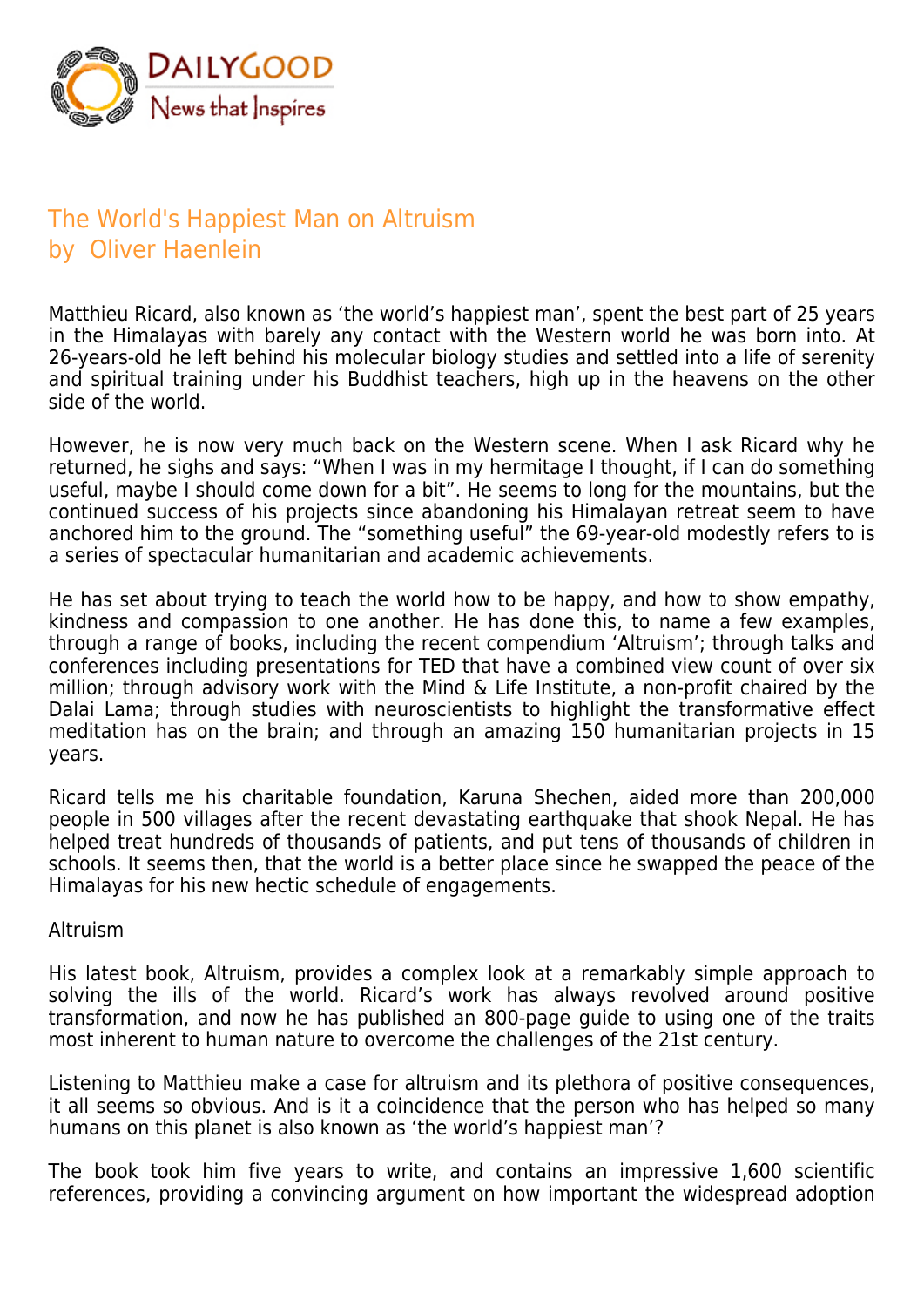of genuine concern for the wellbeing of others could be for changing the world.

He takes a three-pronged look at the world's main challenges: the economy in the short-term, life satisfaction in the mid-term, and the environment in the long-term.

The last thing one might expect from a Buddhist monk is a deep and nuanced knowledge of modern economics, but this is just what Ricard possesses. Our conversation sees him talk in-depth on how the traditional model could be adapted to a more caring form of economics for the benefit of everyone. The issue of climate change is also covered in great detail in Altruism, with compassion presented as the solution to the growing catastrophe.

# A global book

Ricard summarises his work: "The book is really the culminating point of all life between the east and west, modern science and traditional science, and mind science, or Buddhism let's say; but mostly it's not about Buddhism at all. It's really a global book of a human being who happens to be a Buddhist monk. I used everything I could learn through 70 years, and I researched for five years to point out that altruism is not a luxury or utopia, but the only answer to the challenges of our times.

# Positive change

He has an indomitable belief in the goodness of the human spirit, but explains a new methodology is needed to create positive change: "Except for a few greedy psychopaths in suits who only want to make money at the cost of others, basically you can assume that people wish for a better world.

"But unless they have a concept with which to build a better world together, then they're just lost, groping in the dark. So the idea of having more consideration for others is the only concept that works, there's really no other.

"I'm not saying that I found something extraordinary. I didn't find anything, it just occurred to me when talking to all these wonderful people from different disciplines that this was the unifying concept; it's not a big discovery, it just seems obvious tome."

At the heart of Ricard's belief in the potential of widespread altruism is his confidence in human nature. But it's not just that he's an optimist; he says science is also on his side.

## Basically good

"People are basically good. If you look at evolution, one of the difficult points was how evolution can explain altruism; now you see all the great evolutionists like Martin Nowak with ideas that actually say cooperation has been much more creative to evolution than competition. Those are not just eccentric guys; they are the core of the science.

The book's chapter 'The Banality of Good' asserts that many have the wrong impression about humanity: "Everyday good does not make much commotion and people rarely pay attention to it; it doesn't make the headlines in the media like an arson, a horrible crime, or the sexual habits of a politician."

## Kindness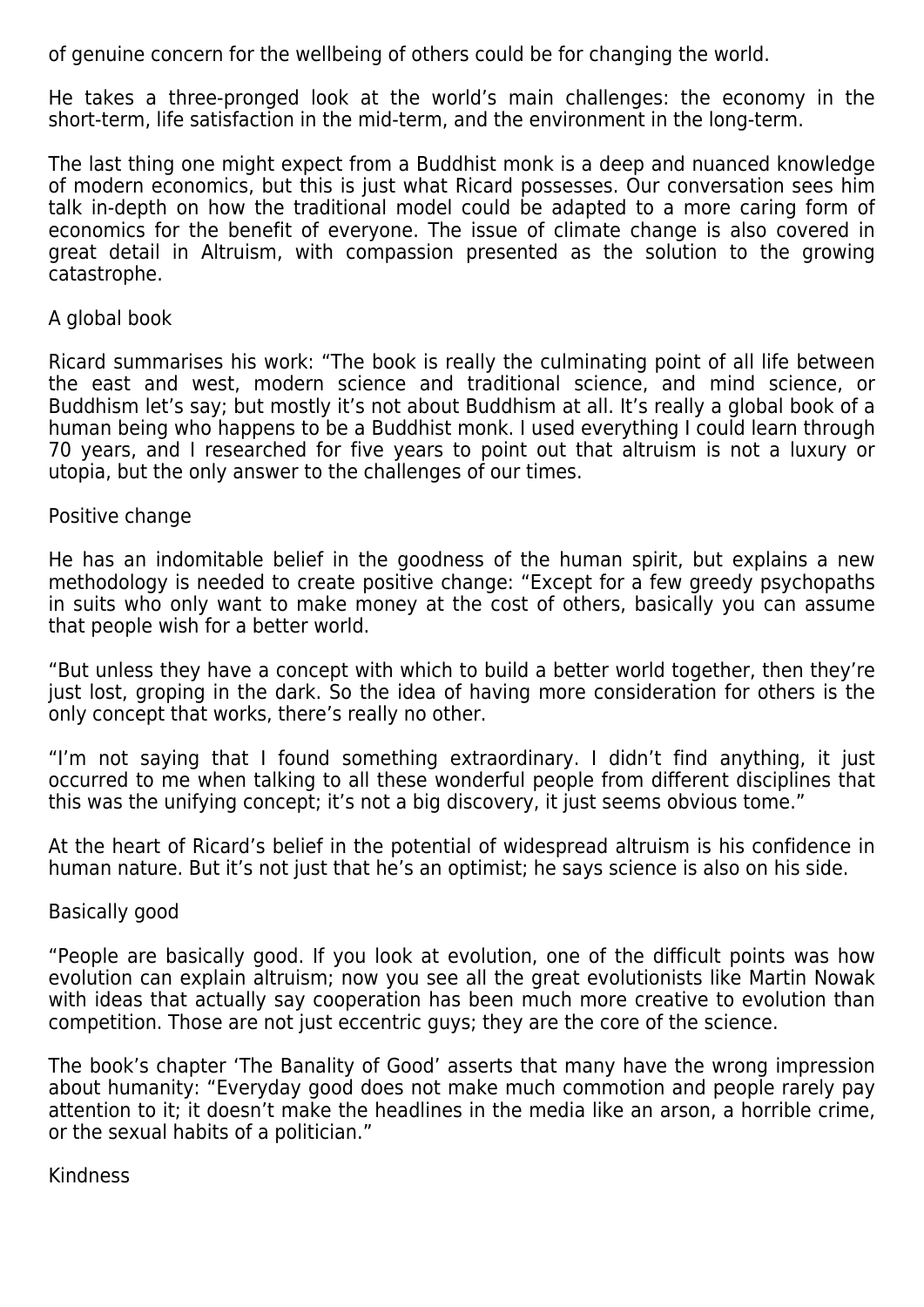However Ricard believes inspiring kindness is all around us: "There's this vast exaggeration of the negative aspect of human activities. When you tell people that violence has constantly declined over the last five centuries people say 'it's impossible, it's not true'. But violence has steadily decreased – it's about 100 times less than five centuries ago all over the world.

"Look at NGOs; the rise of the NGO is the true revolution of the 20th century. There are millions of NGOs and people who spend their time trying to do something for others, so why do we not give more attention to that?"

This vision means, Ricard believes, that we are perfectly placed to start tapping into what is already a part of us, to create something better: happier societies, a more compassionate business environment, and a less damaging approach to the environment.

#### Environment

While he had not initially planned to include the environment in his work, Ricard tells me that the book took a whole lot longer since the importance of altruism to the planet's future became all too apparent.

"Professor Lord Stern from the London School of Economics did a calculation that there might be 200 million climate refugees within 30 years. Compared to that, Lampedusa is just nothing", he says, referring to the Italian island currently at the heart of a refugee crisis.

"Around 30 per cent of all species could disappear by 2050. Everything is interdependent, it's not just about losing a few frogs in the Amazonian forest, everyone will be affected; not only humans, our whole biosphere will be completely different. That's the sixth major extinction of species since life appeared on earth. It's not about some apocalypse doomsday scenario, it's just what's happening."

The problem, he tells me, is short-sightedness: "We are equipped to react to immediate danger. If a rhinoceros comes in your kitchen, you run. If someone tells you that it's coming in 30 years, you say 'oh, we'll see'."

Since we need to look beyond our emotional reaction, he calls for a 'cognitive altruism' when looking at climate change: "It's not that we don't care, but it's about thinking carefully about what's going to happen; cognitive altruism, cognitive compassion, cognitive empathy.

"I hope there will be a million people in the streets in Paris before the United Nations Climate Change Conference to say 'that's our planet, don't mess it up, that's our children, our grandchildren'."

## Application

So the idea is all well and good, but how can we practically and actively start applying altruism to society and business?

Ricard explains that education and working with children is immensely important, "knowing that the potential is there

in children and knowing their tendency, their propensity to be cooperative and so forth".